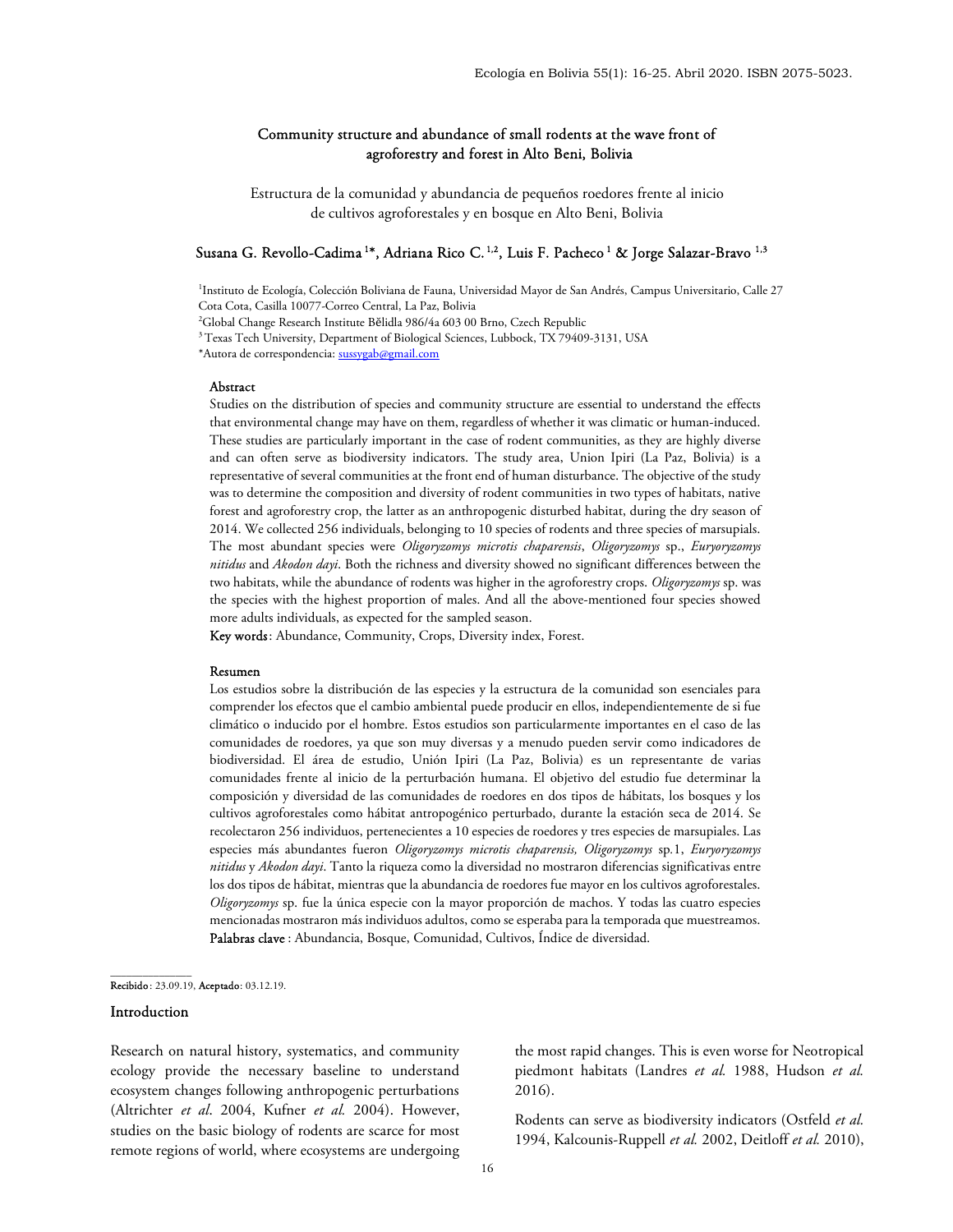and commonly constitute a large portion of ecosystems' food chains. Diversity of food resources is generally positively associated with richer assemblage of rodents (Meserve 1981, Simonetti 1989, Windberg 1998, Cruz et al. 2010). A higher structural habitat complexity may also lead to coexistence of a larger number of species (MacArthur & MacArthur 1961, Brown & Munger 1985, Stevens & Tello 2011). Therefore, richness and diversity of rodents will vary according to habitat characteristics and within same type of environment will depend on local levels of disturbance (Marconi & Kravetz 1986, Brehme et al. 2011, Stevens & Tello 2011).

Most environmental changes are accompanied by fluctuations in biodiversity, which in turn lead to alterations in the ecological organization of mammal communities (Luévano et al., 2008, Bledsoe et al. 2010, Cruz et al. 2010, Brehme et al. 2011). Most rodent species have several young per litter, which tends to favor their resilience to environmental changes (Aplin et al. 2003). Thence, in disturbed habitats (i.e. agroforestry systems) it may be reasonable to expect that the rodent community will be a subsample of that present in surrounding forests (Garcia-Estrada et al. 2002). Likewise, it is expected that some species, in particular generalist species, will be more abundant in crops than in undisturbed forests.

Changes in tropical forest due to agricultural activities reduce tree density and lower canopy height, which may in turn lead to an increase in understory vegetation cover (Assenaar et al. 2005, Luévano et al. 2008, Bledsoe et al. 2010, Brehme et al. 2011). Responses of rodent communities to these kinds of environmental disturbances may also include changes in sex ratio and age structure. In undisturbed environments, a 1:1 sex ratio is expected, assuming that parents were investing equally in average offspring of either sex (García-Estrada et al. 2002, Leturque & Rouset 2003, Santos et al. 2007, Fontúrbel 2012). Changes in sex ratio may be due to changes in nutrients assimilation by females due to environmental variation (Cockburn et al. 2002), and thus, a biased sex ratio may be an indicator of population stress brought about by habitat disturbance. Age structure is another population parameter potentially regulated by factors such as habitat type, resource availability, amount of carbohydrates in food, and predation pressure (Rosi et al. 1992, Rosenfeld et al. 2003, Cameron et al. 2008). In tropical regions, where there is no marked seasonality, reproduction of rodents is more opportunistic, and strongly influenced by nutrients availability, allowing for a larger number of annual reproductive events. This might indicate that reproductive output, characterized by a juvenile-biased structure, is a result of changes in distribution and supply of food resources (Bomford 1987, Kemp 2001, Hoehn et al. 2009, Hirsch et al. 2012).

Under this framework, the main objective of our study was to compare the composition and diversity of rodent assemblages in two habitats with different degrees of human disturbance. As a secondary objective, we wanted to establish a baseline of the rodent community from a previously poorly known region of Bolivia recently colonized by a peasant community, as a tool for future comparisons.

# Study site

Research was conducted at Union Ipiri (Ipiri for short), located in the municipality of Palos Blancos, La Paz Department, Bolivia (15° 46'00.01" S - 66°52'59.88" W). Ipiri is within the biogeographic province of southwestern Amazonian, in a zone of Yungas, and characterized by its high precipitation (2,000-3,000 mm/year) with diverse vegetation (Navarro & Maldonado 2002, Paniagua et al. 2003). The sampling sites were restricted to an elevation range of 830–1,000 m.

Ipiri was established in 2009 and is owned by 80 peasant families, which live in nearby (10 to 30 km straight line) towns. Every family owns 35 to 50 ha, of which 1- 2 ha were cultivated during the study, while most of the area was still primary forest. Canopy height is > 20 m with 3-4 canopy strata and a ground cover < 10%. Agriculture is mainly agroforestry including products like cacao, coffee, bananas, orange, coca, rice or corn. Crops are placed alongside the single dirt access road and were established 3-4 years before this study began. Trees at crop areas are all < 3 m in height. The main economic activity in rest of the region is selective logging. People visited their fields for about 4-10 days per month. In most fields, only bananas were actively harvested.

# **Methods**

Sampling: Sampling was carried out during the dry season (July to August 2013), including agroforestry systems (crops) and primary forest. The sampling consisted of 12 plots, each plot had one grid placed on a crop field and another in the adjacent primary forest; four plots were sampled for five consecutive nights (based in Cárdenas et al. 2006). Sampling procedure was repeated to complete 12 plots.

Each sampled plot was chosen at random, but ensuring a minimum distance of 500 m between pairs. Each grid was composed of 6 lines and 10 columns, spaced about every 10 m (Monge-Meza 2011). At each sampling point (within each line), also separated by 10 m, we placed one Sherman trap and at points 3, 6 and 9 one additional Museum Special trap, making a total of 13 traps per sampling line (78 traps per plot). Total sampling effort was 312 traps / night per plot. Traps were baited with a mixture of tuna, oats, and vanilla essence (Santos et al. 2007, Luévano et al. 2008, Cruz et al. 2010).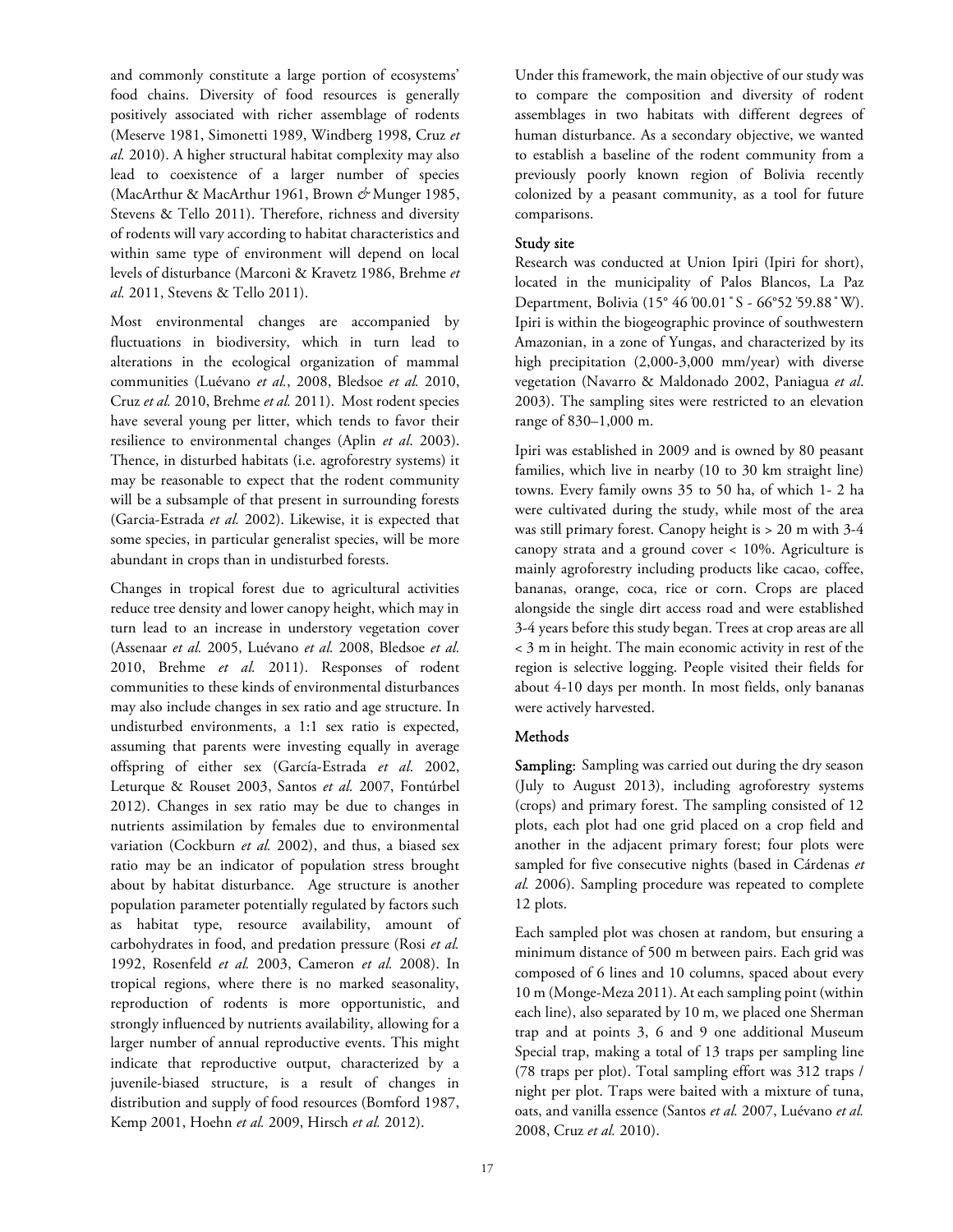Captured individuals were preliminarily identified, with standard body measurements, body weight, sex, and reproductive condition obtained in the field (Santos et al. 2007). All specimens were preserved in alcohol 96% and stored at Colección Boliviana de Fauna (CBF) in order to corroborate their identifications at the laboratory. For their identification, we extracted the skull and compare it with literature and voucher specimens of CBF. Later, with a stereomicroscope the age was assessed by the degree of molar wear according to five age-classes (Myers & Carleton 1981, Myers and Patton 1989, Myers et al. 1990); however, those age categories were later grouped into two age classes: the first three age categories were classified as juveniles, and the last two as adults.

Analyses: We used species accumulation curves (Chao 1 and Chao 2) to determine representativeness of sampling for both habitat types (crops and forest). Chao 1 estimator considers the abundance, whereas the second estimator (Chao 2) is based on species incidences (Escalante 2003).

We estimated species richness (species number for habitat type) and relative abundance (number of individuals per species). Diversity and evenness were estimated by the Inverse Simpson index (Moreno 2001) using R 2.15.1. We also draw abundance range curves to determine if there are differences in abundance of species at each site of study. Species richness and relative abundances were compared between forests and crops using Mann-Whitney U tests, using SPSS19. For species with > 10 individuals, we estimated sex ratios and tested whether their differed from a hypothetical 1:1 using a Chi-square goodness of fit test (Lahoz-Beltrá et al. 1994). We only carried out qualitative comparisons for age structure between crops and forest, because of small sample sizes.

## Results

Trapping effort was 4368 trap-nights and resulted in 256 captures, 253 rodents and three marsupials. We captured 2.95 as many individuals in crops as in the forest, representing trapping success rates of 8.65% and 2.93%, respectively (Fig. 1).



Figure 1. Rank abundance curves for rodent species in a. forest and b. crops.

Only three captures were non-rodent species: one Marmosops noctivagus and one Monodelphis glirina in forest, and one Monodelphis peruviana in crops. The remaining captures included 10 rodent species; nine were Cricetidae (99.2 % of individuals) and one Echimyidae (Table 1). All analyzes were performed only for rodents. The two most abundant species were Oligoryzomys microtis chaparensis and Oligoryzomys sp., while Oecomys bicolor represented the least common species (Table 1), with only one specimen collected in the forest area. All nine species found in crops were also found in forest, but species richness was slightly higher in forest (S=10), than in crops  $(S=9)$ , however this difference was not significant  $(U = 43,$ 

 $N = 12$ ,  $p = 0.084$ ; the same result was found at each plot. A plot of a cumulative number of species vs. sample size suggested an adequate sampling effort (Fig. 2). The estimated number of species in Ipiri, according to Chao 1 and 2 estimators, is about 13 species in forest and 12 in crops.

The most abundant species for both habitats belong to genera Oligoryzomys and Euryoryzomys (Table 1, Fig. 3), with *Oligoryzomys* sp. being slightly more abundant than Euryoryzomys nitidus (Fig. 3) in crop areas. Only for the two species of Oligoryzomys there was a significant difference between habitats (Table 1)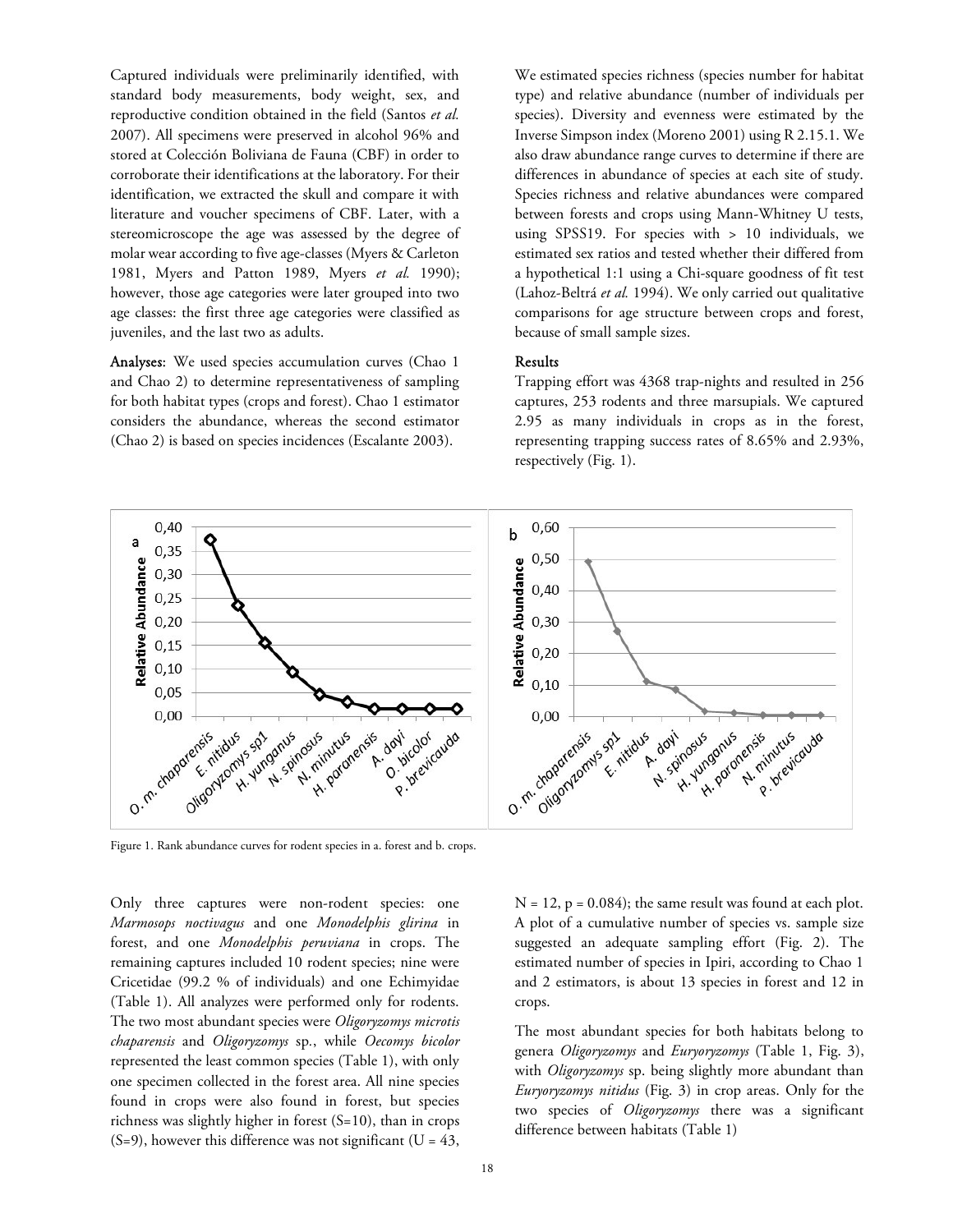Table 1. List of rodent species captured in two habitat types (crops and forest) at Unión Ipiri. U Mann-Whitney tests is for comparison between forest and crops.

| Family     | Species                              | Nº of captured individuals (%) |            |            | $U -$ Mann-     |
|------------|--------------------------------------|--------------------------------|------------|------------|-----------------|
|            |                                      | Total<br>Forest                | Crops      |            | Whitney         |
| Cricetidae | Oligoryzomys microtis<br>chaparensis | 117 (46.24)                    | 24 (37.50) | 93 (49.21) | $U=34$ ; P=0.02 |
|            | Oligoryzomys sp.1                    | 61(24.11)                      | 10(15.63)  | 51 (26.98) | $U=11,5;$ p=0   |
|            | Euryoryzomys nitidus                 | 36 (14.22)                     | 15 (23.44) | 21(11.11)  | $U=61$ ; p=0.53 |
|            | Akodon dayi                          | 17(6.72)                       | 1(1.56)    | 16(8.47)   | $U=27; p<0.01$  |
|            | Hylaeamys yunganus                   | (3.16)<br>8                    | 6(9.38)    | 2(1.06)    | $U=59$ ; p=0.32 |
|            | Neacomys spinosus                    | 6(2.37)                        | 3(4.68)    | 3(1.59)    |                 |
|            | Neacomys minutus                     | 3(1.19)                        | 2(3.13)    | 1(0.53)    |                 |
|            | Hylaeamys paranensis                 | 2(0.79)                        | 1(1.56)    | 1(0.53)    |                 |
|            | Oecomys bicolor                      | (0.40)                         | 1(1.56)    | ٠          |                 |
| Echimyidae | Proechimys brevicauda                | (0.80)                         | 1(1.56)    | 1(0.53)    |                 |



Figure 2. Species accumulation curves for rodents at Ipiri, Bolivia, considering all sampling sites.

Relative abundances were higher in crops (median = 14 individuals, range 1-36) than in adjacent forest (median = 5.5 individuals; range 1-13; U = 30, N = 12, p = 0.015). We found same results when we carried out the analysis on a per plot basis (Fig. 4).

Abundances of Oligoryzomys microtis chaparensis, Oligoryzomys sp. and Akodon dayi were significantly higher in crops (Table 1). Forest's species diversity ( $D_{inv} = 4.29$ ) was not significantly different from that in crops ( $D_{inv}$  = 2.99) (U = 0.00, N = 12, p = 0.317). A similar trend was found for evenness, which was 0.43 in forest, and 0.33 in crops (U = 0.00, N = 12, p = 0.317).

Four species (Oligoryzomys sp., O. microtis chaparensis, Euryoryzomys nitidus, and Akodon dayi) with more than 10 individuals in total (crops plus forests) were taken into account to analyze sex ratio (Table 1). Only for Oligoryzomys sp. the sex ratio deviated significantly from 1:1, in crops ( $\chi^2$  = 5.667, df. = 1, p = 0.017) but not in forest ( $\chi^2$  = 0.4, df. = 1, p = 0.527; Fig. 5).

Most of individuals collected for the four species with more than 10 captures were adults. However, both species of Oligoryzomys showed a high proportion of juveniles in crops (6.49 % and 7.36 %) than in forest (0.43 % and 1.3 %), and also in comparison with the other species (Fig. 6).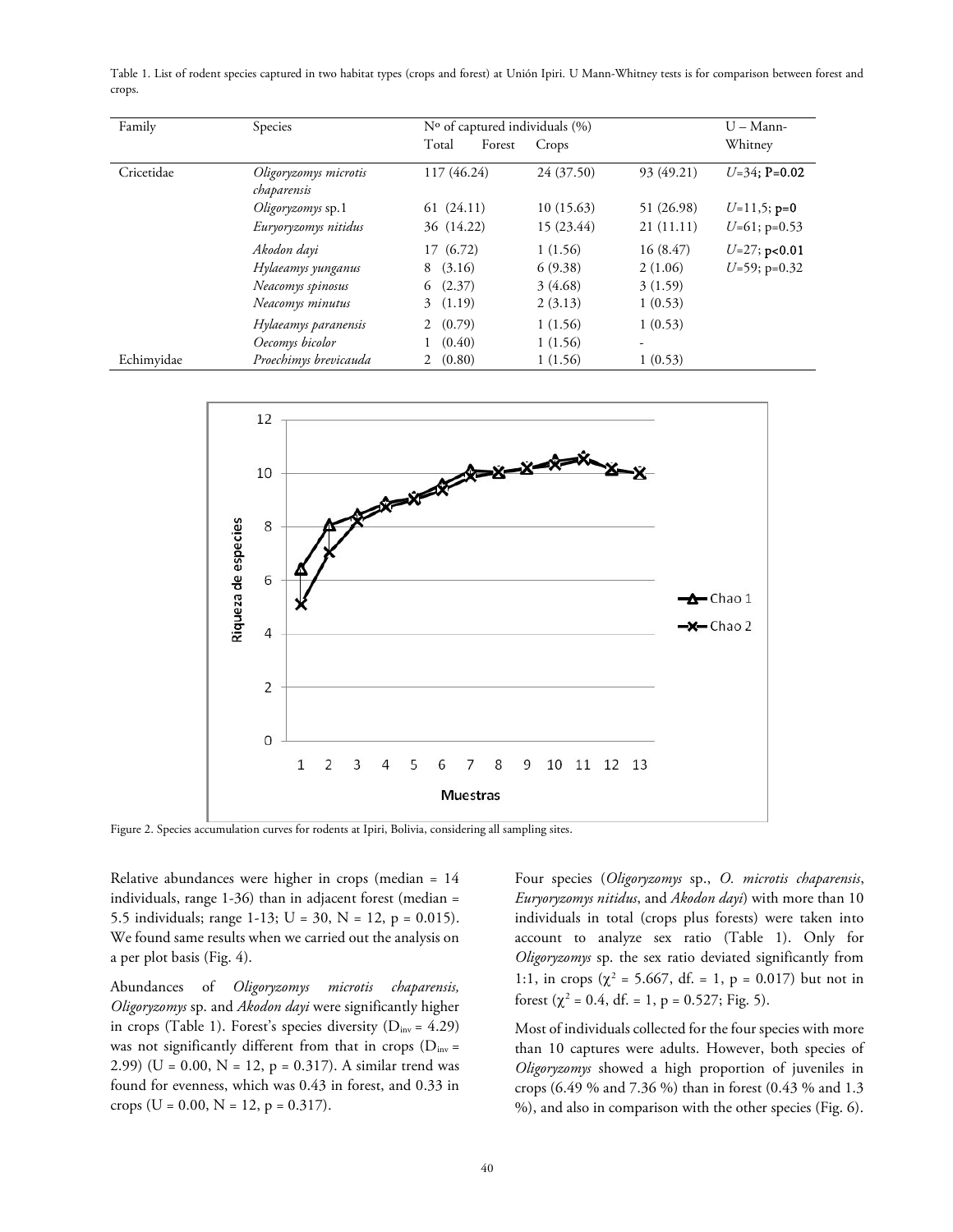

Figure 3. Relative abundance for species in crop and forest.



Figure 4. Relative abundance for species in crop and forest per individual plots.



Figure 5. Number of individuals by sex, for four species of rodents with > 10 individuals, considering captures in both types of habitat.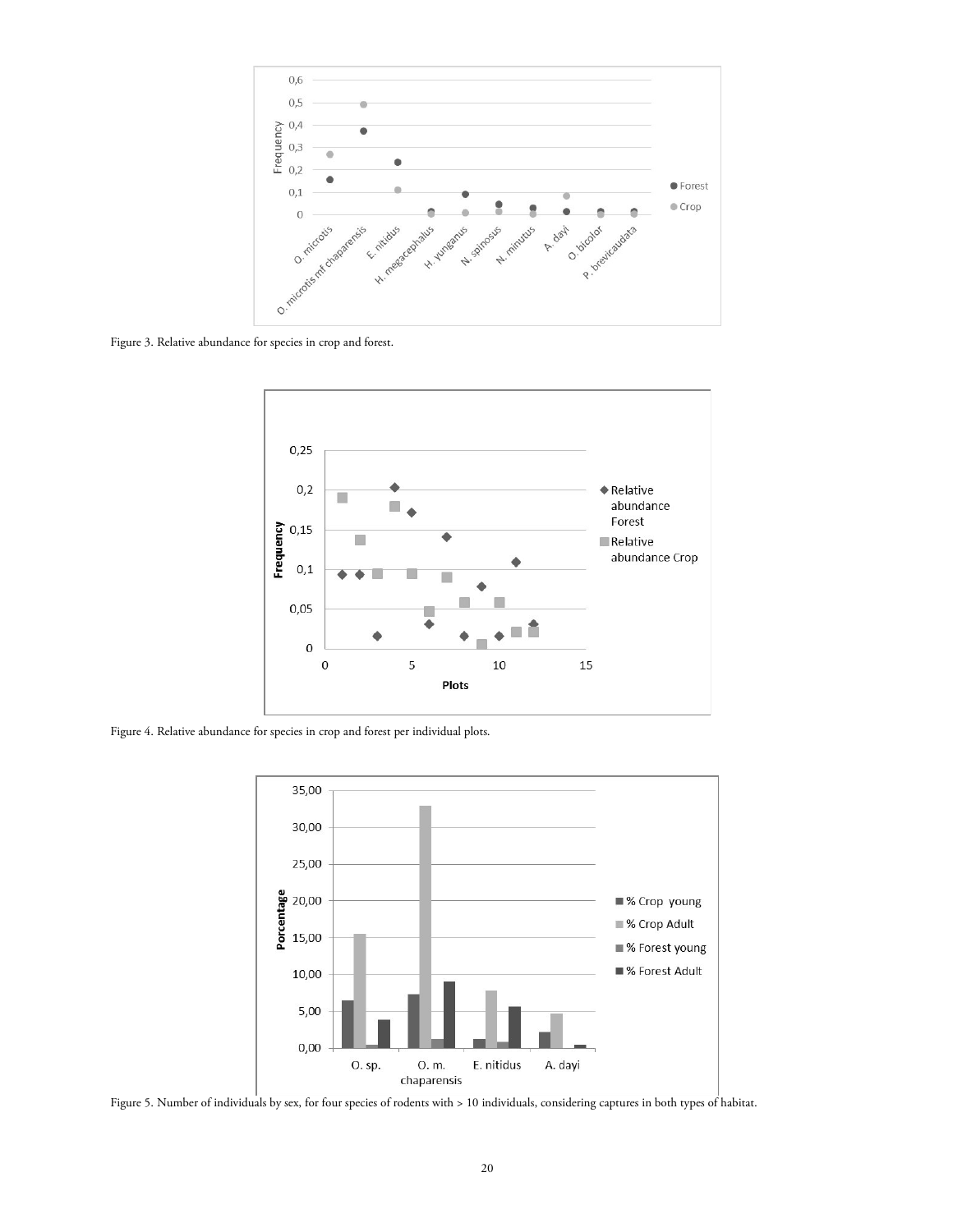

Figure 6. Age distribution of species with more than 10 individuals, per habitat.

### Discussion

We carried out the first comparison of composition, abundance, and population characteristics of rodent communities in two habitats with different disturbance degree. Our results suggest that rodent assemblages in crops do not differ from those in adjacent forests, except in the abundance of some of the species. Sex ratio deviated from hypothetical 1:1 only for Oligoryzomys sp. Finally, for the four most abundant species, the majority of individuals trapped were adults.

Capture success (crop: 8.65%, forest: 2.93%) was similar to other studies of rodents in tropical forests (0.97% in Ramirez & Pérez 2007, 1.5 % to 7.4 % in Ferro & Barquez 2008, 2 % to 36 % in Mulungu et al. 2008, 3,19 % in Ashton et al. 2000) and species accumulation curves suggested a good sampling effort for both habitat types in our study area. It is important to notice that occurrence of species at any particular location can be biased due to unequal species detectability (Boulinier et al. 1998, Pollock et al. 2002, Kéry & Royle 2008); however, our results showed a similarity in species detectability.

Species richness is one of the most extensively used measures for biodiversity monitoring, because it can be related to environmental factors, like climate change, or environmental degradation (Yoccoz et al. 2001, Pollock et al. 2002). One likely explanation for the lack of differences in species diversity between crops and forests at our study site may be that agricultural activities had only begun 3-4 years before our study started. This fact suggests that the degree of disturbance in crops may have not reached levels that were detectable by the approach and methods we used, or may not be not large enough for rodents. Effect of time since disturbance and vegetation heterogeneity is of

primary importance in determining community composition and population structure in small mammals. For example, Malcolm (1988) showed that small mammal communities in patches of different size and distinct times since disturbance were significantly different, particularly for generalist species. Likewise, in a study in eastern Paraguay, de la Sancha (2014) found that 40 years of deforestation events had changed the community structure, and this was because medium-sized forest remnants had highest species diversity; most likely because of a proportionally larger contribution of the border effect.

However, it may also be possible that crops and forest habitats at out study site offer the same quality of resources for rodents that could produce the similarity between the two habitats types, as reported by Cruz et al. (2010) in Chiapas – Mexico. This result could be explained by the fact that Ipiri is a very recently established community, plus the less labors in the settlement could not produce a change in the community structure of rodents. Another important characteristic of these habitats is that the proximity of forests to agroforestry crop systems (all crops had more than two species) may allow free movement from one type of habitat to the other, which could explain the lack of differences in species richness (Moguel & Toledo 1999, Rice & Greenberg 2002, Faria et al. 2006). Thus, the particular features of Ipiri agroforestry crops could be responsible for the similarities in richness. The increase of diversity in crops may be due to the increasing abundance of individuals in the crops, like some studies (for several groups birds, bats, and rodents) have also reported in other agroforestry systems, where cacao (Theobroma cacao) was one of main crops (Ashton et al. 2000, Cassano et al. 2009).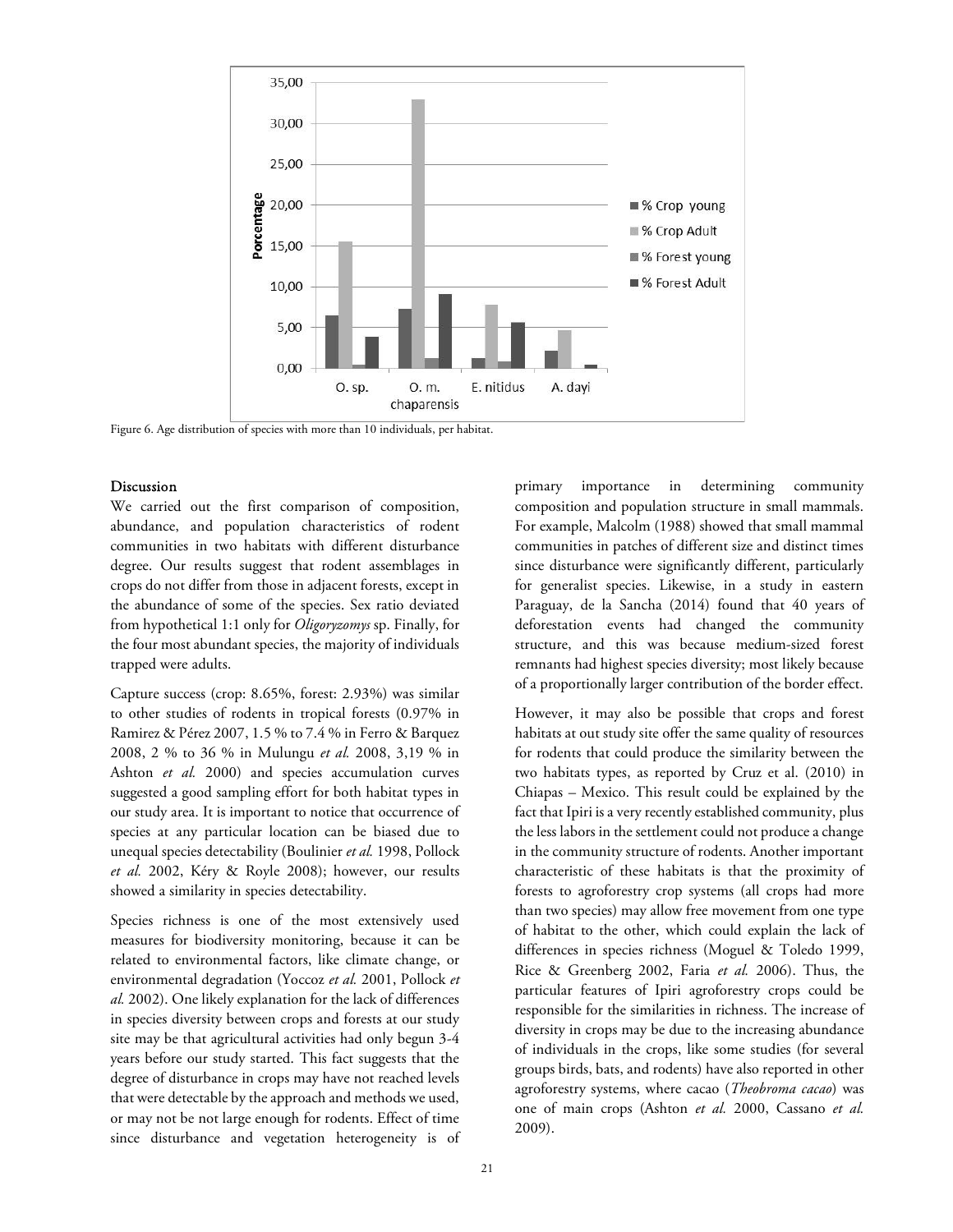The absolute differences in diversity were higher, but were not statistically significant; the opposite was true for abundances, which were found to be higher in crops. A simple explanation for this result may be that crops contain a greater abundance of food resources, but only for some species (granivorous and omnivorous). Supporting this idea, three species that were significantly more abundant in crops (O. m. chaparensis, Oligoryzomys sp., and Akodon dayi) are omnivorous (Bergallo & Magnusson 1999, Veloso et al. 2004, Santos et al. 2007). It is reasonable to think that these species can make better use of abundant resources in crop areas, which would allow them to increase their reproductive output. This may result also from their capacity to take advantage of changes in their environment. Their demographic flexibility (Santos et al. 2007) might make those species more resistant to habitat changes (Veloso et al. 2004). On the other hand, other species in the study (i.e.: Neacomys spinosus, O. bicolor) that were less abundant could be more sensitive to the changes in the environment. In summary, crop areas at Ipiri might be offering more food resources than the adjacent primary forest for some species of rodents.

It has been reported that some rodent populations concentrate reproduction during the wet season, in response to a greater abundance of resources (Jackson & Van Aarde 2004, Santos et al. 2007). Because our sampling was carried out only during the dry season, we expected a larger number of adults at Ipiri. Our results agreed with expectations in the forest but results for crops were different. By providing more food resources crops, could support higher natality rates than forest; supporting the relationship between reproduction and abundance of resources (Spotorno et al. 2000). However, to fully test this hypothesis it is necessary to capture the whole seasonal variation, probably for several years. Another likely explanation to our findings could be that the area under crops is smaller than that covered by forest, which may positively affect the catchability of juveniles.

It has been suggested that females of some species tend to change their parental care efforts, in response to resource scarcity, particularly for mammals and birds, where females increase the parental care for their male offspring (Cockburn et al. 1985, Cockburn et al. 2002). Our findings of a higher abundance of Oligoryzomys sp., and positive sex bias towards males, may be a result of an interseasonal dynamics, sex differences in behavior and a seasonal variation in habitat availavility, which may affect population structure, species composition, sex differences in mobility, among others (Zenuto et al. 2002). Only a more intense sampling may clarify this possibility.

### Conclusions

We did not find differences in rodent species diversity between agroforestry crops and nearby forests.

Additionally, small differences in abundance, sex ratios and proportion of juveniles were evident only in 20 – 40% of species. The main factors potentially explaining our results are related to the fact that the disturbance (crops) are very recent and affecting a small proportion of the study area. Although it is tempting to suggest that our study provides a window into the early effects of human-induced disturbance on the community and composition of rodent assemblages, our conclusions are tempered by the need of further, more extensive sampling with the incorporation of additional trap types.

### Acknowledgments

This manuscript improved thanks to the critical review of Noe de la Sancha. This research was supported by funds from the John D. and Catherine T. MacArthur Foundation to Instituto de Ecología de la Universidad Mayor de San Andrés (Grant 74031) and Grants 14- 36098G of the GA CR and LO1415 from the MSMT. The present work has the endorsement of the Committee of Ethics of the Investigation of Universidad Mayor de San Andrés. In addition, the Bolivian General Direction of Biodiversity of the Ministry of Environment and Water approved the work and research conducted at Ipiri. Two anonymous reviewers contributed to clarify an earlier version of this manuscript.

## References

- Altrichter, M., M. Kufner, L. Giraudo, G. Gavier, D. Tamburini, M. Sironi & L. Arguello. 2004. Comunidades de micromamíferos de bosque serrano y pastizal de altura en la Sierra Chica, Córdoba, Argentina. Ecología Aplicada 3: 122–127.
- Aplin, K.P., P.R. Brown, J. Jacob, C. Krebs & G.R. Singleton. 2003. Field methods for rodent studies in Asia and the Indo-Pacific. Australian Centre for International Agricultural Research Monograph 10: 61–65.
- Ashton, A., N. Read, J. Scurlock, C. Low, H. Norris & R. Shapley. 2000. Ecology of rodent communities in agricultural habitats in eastern Sierra Leone: Cocoa groves as forest refugia. Tropical Ecology 41: 127– 142.
- Assenaar, T.D.W., R.J. Van Aarde, S.L. Pimm & S.M. Ferreira. 2005. Community convergence in disturbed subtropical dune forests. Ecology 86: 655– 666.
- Bergallo, H.G. & W.E. Magnusson. 1999. Effects of climate and food availability on four rodent species in southeastern Brazil. Journal of Mammalogy 80: 472–486.
- Bledsoe, L., L. Davis, A Degrassi, J. Edwards, P. Gonzales, S. Hauser, L. Herington, B. Kronenfeld, J. Lee, C. Mirzaian, T. Oberg, E. Hauser, L. Herington, E. Peralta, T. Sterner, T. Treybig & P. Stapp. 2010.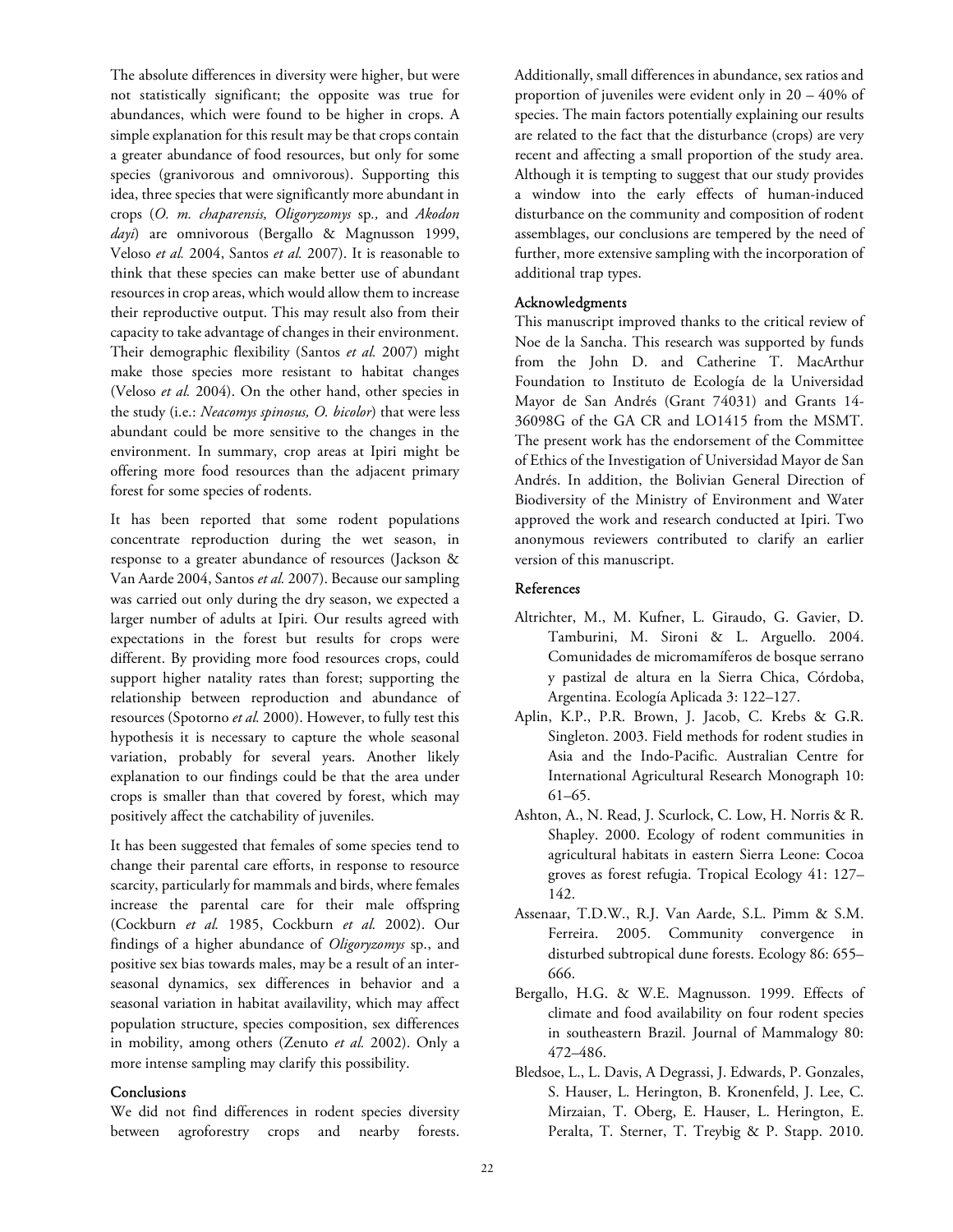Rodent community structure and microhabitat associations at the Bernard Field Station, Claremont, California. Final Report prepared for BIOL478. Mammalogy California State University, Fullerton.

- Bomford, M. 1987. Food and reproduction of wild house mice diet and breeding seasons in various habitats on irrigated cereal farms in New South Wales Australia. Wildlife Research 125: 183–196.
- Boulinier, T., J.D. Nichols, J.R. Sauer, J.E. Hines & K.H. Pollock. 1998. Estimating species richness: the importance of heterogeneity in species detectability. Ecology 79: 1018–1028.
- Brehme, C.S., D.R. Clark, C.J. Rochester & R.N. Ficher. 2011. Wildfires alter rodent community structure across four vegetation types in Southern California, USA. Fire Ecology 7: 81–98.
- Brown, J.H. & J.C. Munger. 1985. Experimental manipulation of a desert rodent community: food addition and species removal. Ecology 66: 1545– 1563.
- Cameron, E.Z., P.R. Lemons, P.W. Bateman & N.C. Bennett. 2008. Experimental alteration of litter sex ratios in a mammal. Proceedings of the Royal Society B: Biological Sciences 275: 323–327.
- Cárdenas, A., J.A. Calles & D. Salvador. 2006. Diseño metodológico para la Evaluación y Monitoreo de la Biodiversidad en las microcuencas hidrográficas de los ríos Illangama y Alumbre de la provincia de Bolívar. Proyecto watershed-based natural resource management in small-scale agriculture: sloped areas of the Andean region. Ecociencia, USAID y SANREM CRSP, Bolívar.
- Cassano, C.R., G. Schroth, D. Faria, J.H.C. Delabie & L. Bede. 2009. Landscape and farm scale management to enhance biodiversity conservation in the cocoa producing region of southern Bahia, Brazil. Biodiversity and Conservation 18: 577–603.
- Cockburn, A., M.P. Scott & C.R. Dickman. 1985. Sex ratio and intrasexual Kin competition in mammals. Oecologia 66: 427–429.
- Cockburn, A., S. Legge & M.C. Double. 2002. Sex ratios in birds and mammals: can the hypotheses be disentangled. Pp. 267–286. In: Hardy, I.C.W. (ed.) Sex Ratios: Concepts and Research Methods. Cambridge University Press, Cambridge.
- Cruz, L.E., C. Lorenzo, O.G. Retana & E.C. Sántiz. 2010. Interspecific variability in the abundance of small rodents in the highlands of Chiapas, Mexico. Therya 1: 129–136.
- De la Sancha, N. 2014. Patterns of small mammal diversity in fragments of subtropical Interior Atlantic Forest in eastern Paraguay. Mammalia 78: 437–449.
- Deitloff, J., M.R. Falcy, J.D. Krenz & B.R. McMillan. 2010. Correlating small mammal abundance to

climatic variation over twenty years. Journal of Mammalogy 91: 193–199.

- Escalante, E.T. 2003. ¿Cuántas especies hay? Los estimadores no paramétricos de Chao. Benemérita Universidad Autónoma de Puebla Elementos: ciencia y cultura 52: 53–56.
- Faria, D., R.R. Laps, J. Baumgarten & M. Cetra. 2006. Bat and bird assemblages from forests and shade cacao plantations in two contrasting landscapes in the Atlantic Forest of southern Bahia, Brazil. Biodiversity and Conservation 15: 587–612.
- Ferro, L.I. & R.M. Barquez. 2008. Comentarios sobre la distribución de Abrothrix andinus y Calomys lepidus (Rodentia: Cricetidae) en la provincia de Tucumán, Argentina. Mastozoología Neotropical 15: 197–201.
- Fontúrbel, F.E. 2012. Does habitat degradation cause changes in the composition of arboreal small mammals? A small-scale assessment in Patagonian temperate rainforest fragments Latin American. Journal of Conservation 2–3: 68–72.
- García-Estrada, C., M.L. Romero- Almaraz & C. Sánchez-Hernández. 2002. Comparison of rodent communities in sites with different degrees of disturbance in deciduous forest of Southeastern Morelos, México. Acta Zoológica Mexicana 85: 153– 168.
- Hice, C.L. & P.M. Velazco. 2013. Relative effectiveness of several bait and trap types for assessing small mammal communities in Neotropical rainforest. Occasional Papers, Museum of Texas Tech University 316: 1– 15.
- Hirsch, B.T., R. Kays & P.A. Jansen. 2012. A telemetric thread tag for tracking seed dispersal by scatterhoarding rodent. Plant Ecology 213: 933–943.
- Hoehn, P., I. Steffan-Dewenter, D. Buchori & T. Tscharntke. 2009. Spatiotemporal density patterns of the pest predator Rhynchium haemorrhoidale (F.) along a land-use gradient in cacao agroforestry systems. Agroforest System 76: 163–171.
- Hudson, L.N., et al. (511 authors). 2016. The database of the PREDICTS (Projecting Responses of Ecological Diversity in Changing Terrestrial Systems) Project. Ecology and Evolution 7(1): 145-188. doi:10.1002/ece3.2579.
- Jackson, T.P. & R.J. Van Aarde. 2004. Diet quality differentially affects breeding effort of Mastomys coucha and M. natalensis: Implications for Rodent Pests. Journal of Experimental Zoology 301: 97–108.
- Kalcounis-Rueppell, M.C., J.S. Millar & E.J. Herdman. 2002. Beating the odds: effects of weather on a shortseason population of deer mice. Canadian Journal of Zoology 80: 1594–1601.
- Kemp, D.J. 2001. Reproductive seasonality in the tropical butterfly. Hypolimnas bolina (Lepidoptera: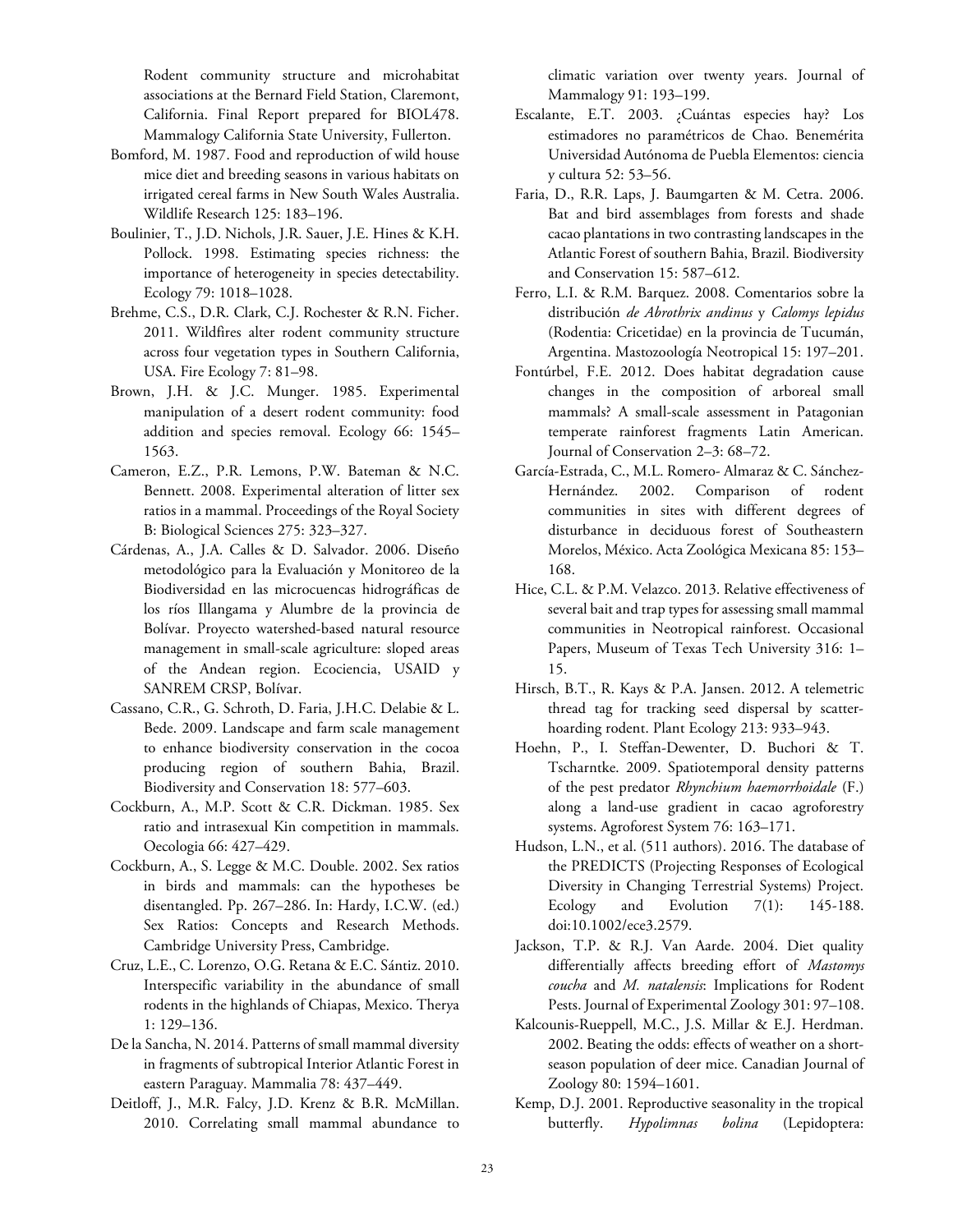Nymphalidae) in northern Australia. Journal of Tropical Ecology 7: 483–494.

- Kéry, M. & J.A. Royle. 2008. Hierarchical bayes estimation of species richness and occupancy in spatially replicates surveys. Journal of Applied Ecology 45: 589–598.
- Kufner, M.B., G. Gavier & D. Tamburini. 2004. Comunidades de roedores de pampas de altura en las Sierras Grandes en Córdoba, Argentina. Ecología Aplicada 3: 118–121.
- Lahoz-Beltrá, R., J. Ortega & C. Fernández-Montraveta. 1994. Métodos estadísticos en biología del comportamiento Sección: Ciencias del Comportamiento. Editorial Complutense, Madrid.
- Landres, P., J. Verner & J.W. Thomas. 1988. Ecological uses of vertebrate indicator species: A Critique. Conservation Biology 2: 316–328.
- Leturque, H. & F. Rouset. 2003. Joint evolution of sex and dispersal: conditions for higher dispersal rates from good habitats. Evolutionary Ecology 17: 67–84.
- Luévano, J., E. Mellink, M.E. Riojas- López & J.L. Flores-Flores. 2008. Comunidad de roedores nocturnos en un ecotono de matorrales micrófilos y zacatal gipsófilo en San Luis Potosí, México. Revista Mexicana de Biodiversidad 79: 197–203.
- MacArthur, R.H. & J.W. MacArthur. 1961 On bird species diversity Ecology 42: 594–598.
- Malcolm J.R.1988. Small mammal abundances in isolated and non-isolated primary forest reserves near Manaus, Brazil. Acta Amazónica 18: 67–83.
- Marconi, P.N. & F.O. Kravetz. 1986. Comunidad de roedores del parque Nacional El Palmar (Entre Ríos, Argentina) según la historia del fuego. Revista Chilena de Historia Natural 59: 47–57.
- Meserve P.L. 1981 Resource partitioning in a Chilean semi-arid small mammal community. Journal of Animal Ecology 50: 745–757.
- Moguel, P. & Toledo VM. 1999. Biodiversity conservation in traditional coffee systems of México. Conservation Biology 13: 11–21.
- Monge-Meza, J. 2011. Análisis y Comentarios El impacto de las taltuzas en el cultivo de banano. Agronomía mesoamericana 22: 167–174.
- Moreno, C.E. 2001. Métodos para medir la biodiversidad. M&T–Manuales y Tesis SEA, Zaragoza.
- Mulungu, L.S., R.H. Makundi, A.W. Massawe, R.S. Machang & N.E. Mbije. 2008. Diversity and distribution of rodent and shrew species associated with variation in altitude on Mount Kilimanjaro, Tanzania. Mammalia 72: 178–185.
- Myers, P. & M.D. Carleton. 1981. The Species of Oryzomys (Oligoryzomys) in Paraguay and the identity of Azara's "Rat sixiemeou Rat a Tarse Noir". Miscellaneous Publications, Museum of Zoology, University of Michigan 161: 1-41.
- Myers, P. & L. Patton. 1989. A new species of Akodon from the cloud forests of eastern Cochabamba Department, Bolivia (Rodentia: Sigmodontinae). Occasional Papers of the Museum of Zoology, University of Michigan 72: 1–28.
- Myers, P., J.L. Patton & M.F. Smith. 1990. A review of the bolviensis group of Akodon (Muridae: Sigmodontinae), with emphasis on Peru and Bolivia Miscellaneous Publications Museum of Zoology, University of Michigan 177: 1-104.
- Navarro, G. & M. Maldonado. 2002. Geografía ecológica de Bolivia: Vegetación y ambientes acuáticos Centro de Ecología Simón I. Patiño, Santa Cruz.
- Ostfeld, R.S., N. Lewin, J. Schnurr, S.T.A. Pickett & C.D. Canham. 1994. The role of a small rodent in creating patchy environments. Polish Ecological Studies 20: 265–276.
- Paniagua-Zambrana, N., C. Maldonado-Goyzueta & C. Chumacero-Moscoso. 2003. Mapa de vegetación de los alrededores de la Estación Biológica de Tunquini, Bolivia. Ecología en Bolivia 38: 15–26.
- Pollock, K.H., J.D. Nichols, T.R. Simons, G.L. Farnsworth, L.L. Bailey & J.R. Sauer. 2002. Large scale wildlife monitoring studies: statistical methods for design and analysis. Environmetrics 13: 105–109.
- Ramirez, H. & W.A. Pérez. 2007. Mamíferos de un fragmento de bosque de roble en el departamento del Cauca, Colombia. Boletín Científico – Centro de Museos – Museo de Historia Natural 11: 65-79.
- Rice, R.A. & R. Greenberg. 2002. Cacao cultivation and the conservation of biological diversity. Ambio 29: 167–173.
- Rosenfeld, C.S., K.M. Grimm, K.A. Livingston, A.M. Brokman, W.E. Lamberson & R.M. Roberts. 2003. Striking variation in the sex ratio of pups born to mice according to whether maternal diet is high in fat or carbohydrate. Department of Animal Sciences, University of Missouri, Columbia 100: 4628–4632.
- Rosi, M.I., S. Puig, F. Videla, L. Madoery & V.G. Roig. 1992. Estudio ecológico del roedor subterráneo Ctenomys mendocinus en la precordillera de Mendoza, Argentina: Ciclo reproductivo y estructura etaria. Revista Chilena de Historia Natural 65: 221–233.
- Santos, A., M.A. Briones & R. López. 2007. Diferencias en algunos parámetros demográficos de Oryzomys chapmani (Rodentia: Muridae) asociadas a tres estados sucesionales de bosque mesófilo de montañas en Oaxaca, México. Acta Zoológica Mexicana 23: 123–137.
- Simonetti, J.A. 1989. Microhabitat use by small mammals in central Chile. Oikos 56: 309–318.
- Spotorno, A.E., R.E.Palma V. & J.P. Valladares F. 2000. Biología de los roedores reservorios de hantavirus en Chile. Revista Chilena de Infectología 17(3): 197– 210.